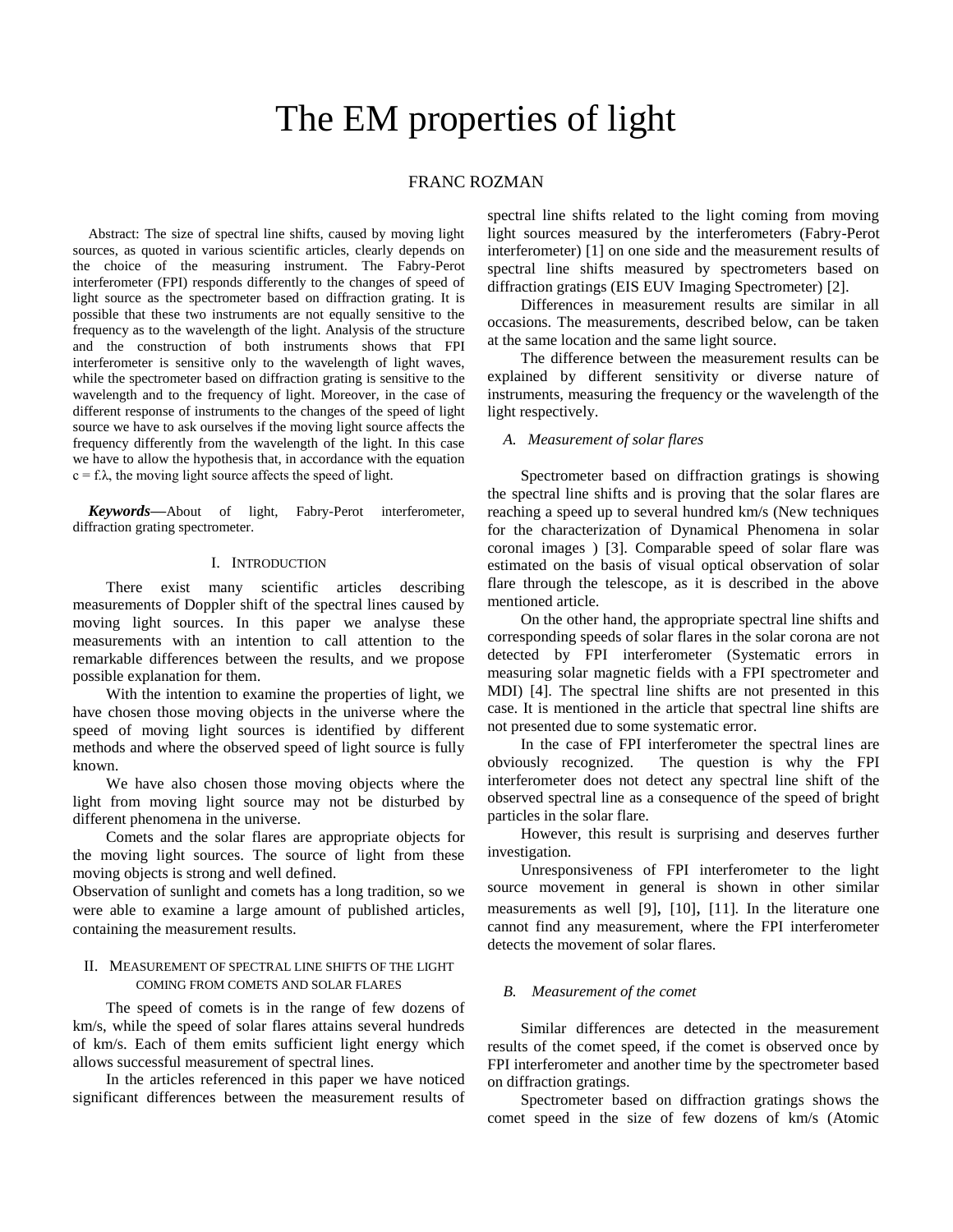Oxygen in the Coma of Comets) [\[5\].](http://knol.google.com/k/franc-rozman/-/z40gwflifouo/9#_edn5) Comparable speeds are estimated in the visual observations of the comets.

When we direct the FPI interferometer towards the comet, FPI does not show the expected spectral line shift as the result of the comet movement (6300 Large Aperture Photometry of Comet Hale-BOPP ) [\[6\].](http://knol.google.com/k/franc-rozman/-/z40gwflifouo/9#_edn6) Figure 1 in the above mentioned article shows the diagram of the measurements of the Hale-BOPP comet head in the year 1997.



Fig. 1

The comet represents the moving light source. Consecutively we could expect the spectral line shift in the whole observed light flux coming from the comet. The measurement results taken by the Fabry-Perot interferometer shows in Fig. 1 that only an insignificant part of the light flux at the wavelength of 6300.304 Å causes the shift of the spectral line according to the Doppler low. The main part of the light flux causes no spectral line shift at all.

The author of the article is giving the following hypothetical explanation. On its way towards the Earth the light from the comet is hitting the atmospheric particles, which absorb the light and immediately after that emit it with different wavelength. This phenomenon, shown on Fig. 2, is known as Rayleigh scattering [\[7\].](http://knol.google.com/k/franc-rozman/-/z40gwflifouo/9#_edn7)



Photons hit the atmospheric particles and after that, in general, the atmospheric particle emits photon in an arbitrary direction, as it shown in the case *a*. In the case *b,* the particle emits photon precisely in the direction of FPI interferometer. In general, the FPI interferometer can not detect it, because the FPI interferometer is directed towards the light source and

not towards the particle, The photon, coming from the particle *b,* cannot be detected by FPI, because it is coming out of FPI.viewing angle.

The FPI interferometer detects only the photons that are emitted by the light source, directed towards the atmospheric particle, which is placed precisely between the light source and FPI interferometer, and emitted precisely in direction towards the FPI, as it shows in the case c.

Emitted photons, related to the case *c,* are very infrequent, what is the reason, that in this case, the photons are not detected by the measurement instrument. This explanation of Rayleigh scattering effect is confirmed also by the measurement results of spectral line shift, obtained by the diffraction gratings spectrometer. The spread of the wavelength (Rayleigh scattering) is not detected at all in the case, where the spectrometer, based on diffraction gratings, is used (GAIA accuracy on radial velocities assessed from a synthetic spectra database) [\[8\].](http://knol.google.com/k/franc-rozman/-/z40gwflifouo/9#_edn8)

The reason why the spectral line shift is not presented can be therefore caused only by the properties of the FPI and grating spectrometer and not by the change of the wavelength of the light in the atmosphere on the way from the comet to the measuring instrument.

We can conclude that FPI interferometer does not detect the expected spectral line shifts of the light coming from the fast moving comets, while the spectrometer based on diffraction gratings does detect expected values of the spectral line shifts.

#### III. DISCUSSION ABOUT THE RESULTS

The measured results of the spectral line shift from moving light source made by FPI spectrometer are taken from [\[6\]](http://knol.google.com/k/franc-rozman/-/z40gwflifouo/9#_edn6) and shown in Fig. 3.

#### Wide-field spectroscopic photometry-50 mm Fabry-Pérot



The left peak in the diagram corresponds to the part of light flux where the spectral line shifts depends only on the selected spectral line but not on the speed of comet.

The right pick in the diagram corresponds to the part of light flux where the spectral line shifts depends on the selected spectral line and also on the speed of comet.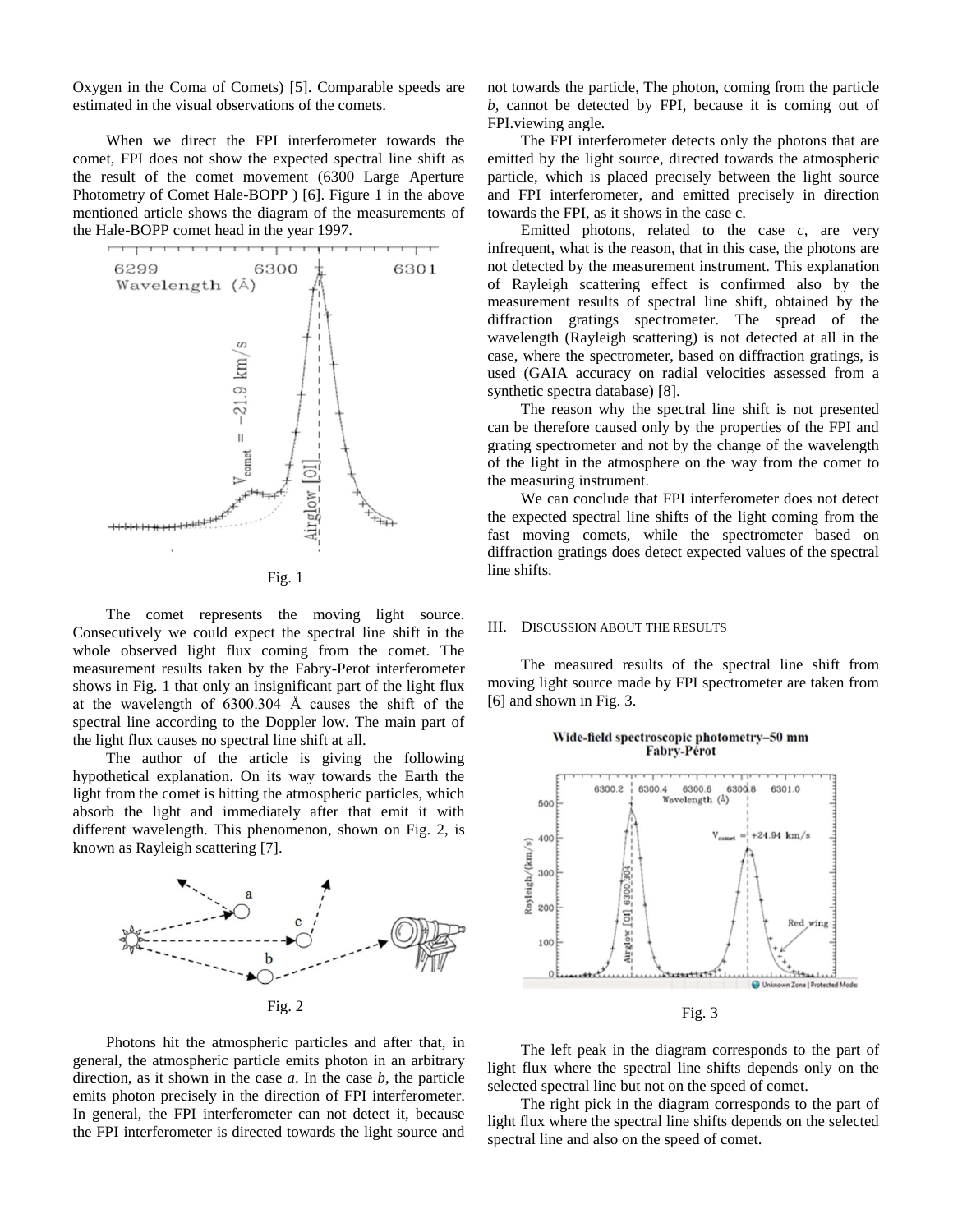The amount of the light flux in the right peak and in the left peak depends on the selection and the construction of the measurement instrument.

The diagram in Fig. 1 shows the case where only an insignificant part of the light flux affects the spectral line shift in with regard to the speed of comet.

Different results are obtained in case if the spectrometer based on diffraction gratings is used. In this case the whole light flux has influence on the spectral line shift in accordance with Doppler low. The measurement results show in this case only the right peak without the left peak as it is shown in Fig. 3.

In general, different distributions of light fluxes or corresponding peaks are possible, as it is shown for the WHAM interferometer measurement results in Fig. 3.

# *A. The frequency and the wavelength of light respond differently to the change of the speed of light source*

The spectral line shift depends on the frequency or on the wavelength of the light respectively. Because the instruments show two different spectral line shifts measuring the light from the moving light source, we have to describe both of them by its own function. The first spectral line shift, corresponding to the right peak in Fig. 3, can be described by the function  $f1(f,\lambda)$  and the second spectral line shift corresponding to the left peak, can be described by the function  $f2(f,\lambda)$ .

With regard to the measurement results we can conclude, that the fl $(f,\lambda)$  is in accordance with Doppler low while the spectral line shift f2(f, $\lambda$ ) depends only on the spectral line selection. For selected spectral line  $f2(f,\lambda)$  is constant and does not depend on speed of light source.

We come to the following conclusion. The function  $f1(f,\lambda)$  depends on the speed of light source in accordance with Doppler law what means that at least one variable (f or  $\lambda$ ) depends on the speed of light.

Otherwise, the function  $f2(f,\lambda)$  depends only on the spectral line selection and not on the speed of light source, what means that the function  $f2(f,\lambda)$  does not depend on both variables (f and  $\lambda$ ). The function f2(f, $\lambda$ ) depends only on one variable which is either frequency or wavelength and this variable does not depend on the speed of light.

If the change of the light source speed would affect both entities f and  $\lambda$ , it should affect the value of f2(f, $\lambda$ ) on the interferometer. We can conclude that more in depth study of basic properties of the light is needed.

#### *B. Does the speed of light source affect the speed of light?*

Based on the above mentioned measurements we can propose the hypothesis that the speed of light source affects only one entity of light: frequency or wavelength. The second variable does not change as a function of the light source speed.

According to the equation  $c = f.\lambda$ , we could expect, that the speed of light source affects the speed of light from the moving light source.

# IV. HOW TO EXPLAIN DOUBLE NATURE OF SPECTRAL LINE SHIFTS?

Our further attention will be addressed to the basic principles of applied measurement instruments and their constructions.

Two peaks in the diagram in Fig. 3 are common and can be easily explained. However, the measurement diagrams usually present only one peak.

In general, the spectral line shifts, shown in the FPI interferometers, do not depend on the speed of light source. Such measurement instrument is described in the article: "Evidence for moving features in the Corona from Emission Line Profiles Observed during Eclipses", Moscow 1987 [\[9\].](http://knol.google.com/k/franc-rozman/-/z40gwflifouo/9#_edn4)

This and also other similar articles [\[10\], \[11\]](http://knol.google.com/k/franc-rozman/-/z40gwflifouo/9#_edn4), describe that FPI interferometers do no detect the spectral line shifts in accordance with the speed of light source.

On the other hand, the spectrometer,based on diffraction gratings, is showing the spectral line shifts in accordance with the Doppler law and the speed of light source.

Considering measurement results from various measurement instruments, we recognized, that measurement instruments mostly create only one of two peaks shown in Fig 3.

In general, FPI interferometer creates only left peak in Fig 3., since the spectral line shift depends only on the selected spectral line and not on the speed of light source. This spectral line shift is described by the function  $f2(f,\lambda)$ .

In general, the spectrometer, based on the diffraction gratings, creates the right peak in Fig. 3., where the spectral line shift is in accordance with the Doppler law. This spectral line shift is defined by the function  $f1(f,\lambda)$ .

# *A. Sensibility of FPI interferometer*

The mirrors of telescopes direct the light to the focus of the mirror, regardless of the speed of the light source. We can therefore conclude that the light reflection is symmetrical in all occasions and that it does not affect the wavelength of the light.

The Fabry-Pérot interferometer operates on the principle of light reflections between two semi conductible mirrors. On the exit we find more parallel rays. When the rays are in phase, they create the interference. The interference of the light depends on the light wavelength and on the distance between the mirrors. FPI interferometer is not sensible to how often the light waves are passing the mirrors. It means,that FPI interferometer is not sensitive to the speed of light and to the frequency of light.

Consequently we can establish, that measurement result, measured on the base of FPI interferometer depends only on wavelength. The function  $f2(f,\lambda)$  from Fig. 3 we can define as  $f2(\lambda)$ .

In previous we establish that only one parameter of light depends on the speed of light. Because of the Fabry Perot interferometer in general does not detect the spectral line shifts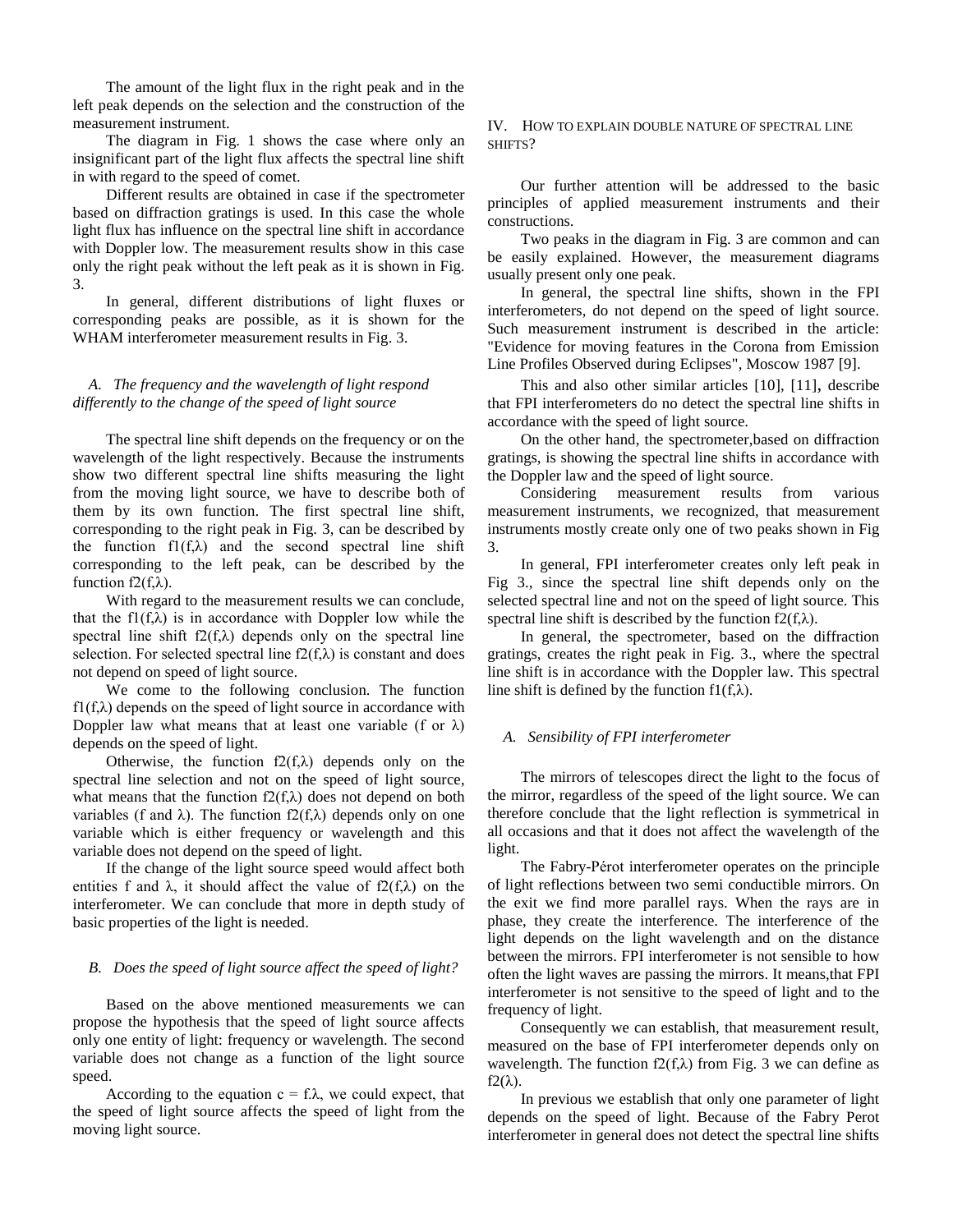we can establish that the wavelength is therefore the light parameter that is not depending on the speed of light changing.

## *B. Sensibility of diffraction gratings spectrometer*

The interferometer based on the diffraction gratings deflects the light as it is shown in Fig. 4. The fall in front of the light waves is shown by the line AD in Fig. 4. The line AC presents the leaving light wave front after passing the light through the diffraction gratings.



Leaving EM waves create the interference in conditions, where between the points D and C is a whole number of wavelengths.

In the case of equal wavelengths between points DB and BC the measurement results should be also the function of wavelength and not function of the frequency. That is  $f1(\lambda)$ and not  $f1(f,\lambda)$ .

But it is not!

The measurement results, measured by diffraction gratings spectrometer are the function of wavelength and also the function of frequency as it shows the right peak in Fig. 3 and as it defines function of the right peak f $1(f,\lambda)$ .

# *C. The diffraction grating affects the wavelength of the light.*

The both mentioned measurement instruments are differently responding to the speed of light source. The respond of FPI interferometer is in general defined by function  $f2(\lambda)$ . The respond of the spectrometer based on the diffraction grating is defined by the function  $f(x)$  and shown on Fig. 3.

After analysing several assumptions to explain the above mentioned measurement results, we found only one explanation is possible. The light from the moving light source comes with the speed that is not necessarily the 'speed of light'. The term 'speed of light' in this case means the equal speed of light in all occasions.

The diffraction grating affects the speed of light and the outgoing speed of light can be different from the incoming speed of light. The outgoing speed of light is in this case in physics known as in all occasions equal speed of light.

The diffraction grating affects the wavelength of the light, while the frequency keeps the same in accordance with function c=f.  $λ$ 

The wavelength in the relation from D to B in Fig. 4 is therefore not the same as the wavelength in the relation from B to C.

If the wavelength in the relation from D to B could be different as the wavelength in the relation from B to C as consequence of the speed of a light source, then the number of wavelengths in relation from D to C depends on the speed of light source, the speed of light from moving light source and also from frequency of light.

The measurement result is in this case depends on the frequency and the wavelength as the measurement results response have been measured by spectrometer based on diffraction gratings.

# V. MODEL OF THE LIGHT WAVES

At the end we would lake to have a clear image about the light propagation in previously described conditions, where the speed of light source affects the frequency of light but not the wavelength of light.

These presumptions correspond with model where the light propagates with the speed of light from the light source in concentric circles in all directions. The speed of light means equal speed of light in all conditions. The forms of circles do not depend on the speed of observer.

The moving observer can come for example near the light source. In this case he is coming near to the propagating light fronts. He meets the wave fronts more frequently. He therefore perceives the higher frequency what is in accordance with the measurement results and Doppler law.

Independently from the speed of observer, he detects in all occasions the same wavelength of the light. The speed of light does not influence the light wavelength what is also in accordance with the measurement results.

# VI. THE SPEED OF LIGHT FROM THE MOVING SOURCE HAS NOT BEEN MEASURED DIRECTLY YET.

Recognition of this hypothesis requires from us the review of measurement results, related to the speed of light over time.

In the last hundred years we can find many measurements of the speed of light, measured from the stationary light sources that have been executed in different ways (How is the speed of light measured?) [\[12\]](http://knol.google.com/k/franc-rozman/-/z40gwflifouo/9#_edn9) All of the measurements have been implemented in conditions, where the light source is stationary regarding the observer. In the above mentioned paper it is recorded that the speed of light has been measured in the following years: 1676; Author: Ole Roemer; Method of Jupiter's satellites, 1726; James Bradley; Stellar Aberration; 1849; Armand Fizeau; Toothed Wheel, 1862; Leon Foucault; Rotating Mirror; 1879; Albert Michelson; Rotating Mirror [\[10\];](http://knol.google.com/k/franc-rozman/-/z40gwflifouo/9#_edn10) 1907; Rosa, Dorsay; Electromagnetic constants; 1926; Albert Michelson; Rotating Mirror; 1947; Essen, Gorden-Smith; Cavity Resonator, 1958; K. D. Froome; Radio interferometer; 1973; Evanson et al; Lasers, 1983; Adopted Value.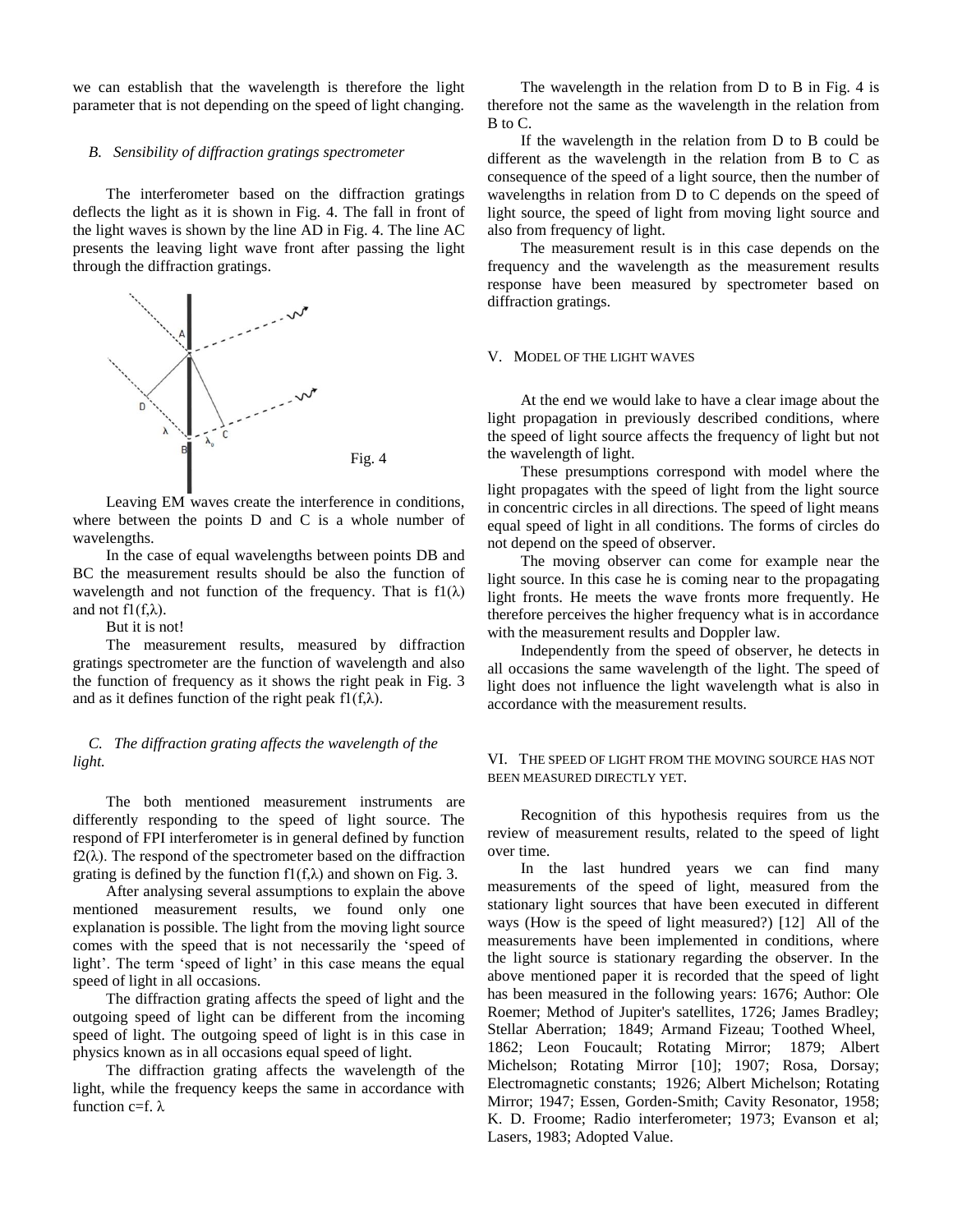Above mentioned measurements does not mention the measurements were the light sources are moving, although for such measurements also there are known technological solutions as a method of measurement<sup>1</sup>.

The results of the measurements of the existence of ether, which are more than a hundred years old, are known. Michelson and Morley made an experiment, proving if exist the ether as a medium for the transmission of light. Articles are not uniform in this, are the results of these measurements also evident the equal speed of light in all conditions. Contemporary articles and other records (Michelson-Morley experiment - Wikipedia) [\[14\]](http://knol.google.com/k/franc-rozman/-/z40gwflifouo/9#_edn11) do not mention the results of these measurements in sense of measuring the speed of light coming from a moving light source.

# VII. THE CONSEQUENCES

The measurement of the speed of light from the moving light source that would unambiguously and certainly answer the question on the speed of light from a moving light source has not been performed yet. In all conditions equal speed of light, although it is not unambiguously measured, is the basis for many physical principles [\[15\]](http://knol.google.com/k/franc-rozman/-/z40gwflifouo/9#_edn12), [\[16\]](http://knol.google.com/k/franc-rozman/-/z40gwflifouo/9#_edn12), [\[17\]](http://knol.google.com/k/franc-rozman/-/z40gwflifouo/9#_edn12), [\[18\].](http://knol.google.com/k/franc-rozman/-/z40gwflifouo/9#_edn12) The measurement of the speed of light from a moving light source therefore deserves to be carried out. The results would either confirm or deny the hypotheses that the speed of light depends on the speed of moving light source.

What should be the consequences when the speed of light source impact the speed of light? Above described model of light propagation could have an impact on photon energy by Planck's Law, on Maxwell's laws, on the Stephan Boltzmann law, that define the radiation of black body on the special theory of relativity, etc?

All mentioned laws are final and do not need any adaptation in the case of stationary light source. In the case of moving light source they need a completion with a new variable.

The speeds of light sources on the Earth are very small compared to the speed of light; only up to 1000 m/s. The small speeds of light sources therefore have in general no practical impact on the above mentioned laws in our life. It does not matter in our environment, if we use the basic or upgraded legality.

But, all of these laws are important in assessing the distance, velocity and acceleration of high speed celestial bodies in space.

# VIII. CONCLUSION

 $1$  We have considered three measurement methods with regard to the light from the comet or solar flare: (1) autonomous measurement of the wavelength, (2) autonomous measurement of the frequency and (3) laboratory measurements of laser beam interference such as measurement of laser beam reflection from vibratory mirror with highly sensitive Michelson interferometer based on optical fibre.

Measurement of the speed of light, coming from moving light sources is possible, based on the measurements of the light from sky bodies, in the manner, described in this article, as well as in the laboratory environments (Curtained Universe–Speed of light) [\[19\].](http://knol.google.com/k/franc-rozman/-/z40gwflifouo/9#_edn12)

The aim of the paper is to draw attention to inconsistencies in the measurement results, regarding the speed of light coming from moving light source.

Physics requires for its credibility the unambiguous measurement of the speed of light coming from moving sources, which should be performed even in several ways, especially because there are known measuring methods and technology which can carry out these measurements.

#### *References:*

- [1] Fabry-Perot interferometer <http://en.wikipedia.org/wiki/Fabry-Perot>
- [2] EIS EUV Imaging Spectrometer Overview [http://solar](http://solar-b.nao.ac.jp/eis_e/)[b.nao.ac.jp/eis\\_e/](http://solar-b.nao.ac.jp/eis_e/)
- [3] Eva Robbrecht: New techniques for the characterization of Dynamical Phenomena in solar coronal images. Katholishe Universiteit Leoven Feb. 200[7 http://wis.kuleuven.be/cpa/phdthesisses/eva.pdf](http://wis.kuleuven.be/cpa/phdthesisses/eva.pdf)
- [4] Astrophysikalisches Institut Potsdam: A. Sette, T. A. Carroll, I. Nickelt, W. W. Hansen Experimental Physics Laboratory, Center for Space Science and Astrophysics, Stanford University A. A. Norton, April 2001 Systematic errors in measuring solar magnetic fields with a FPI spectrometer and and MDI [http://www.aanda.org/index.php?option=article&access=bibcode&bibco](http://www.aanda.org/index.php?option=article&access=bibcode&bibcode=2002A%2526A...386.1123SFUL) [de=2002A% 2526 ... 386.1123SFUL](http://www.aanda.org/index.php?option=article&access=bibcode&bibcode=2002A%2526A...386.1123SFUL)
- [5] University IOF Texas, Anita L. Cochran, Atomic Oxygen in the Coma of Comet[s http://barolo.as.utexas.edu/anita/oxygen2.pdf](http://barolo.as.utexas.edu/anita/oxygen2.pdf)
- [6] 6300 Large Aperture Photometry of Comet Hale-BOPP [http://wisp.physics.wisc.edu/ ~ jpmorgen / hale-BOPP / index\\_old.html](http://wisp.physics.wisc.edu/~jpmorgen/hale-bopp/index_old.html) or [http://www.psi.edu/ ~ jpmorgen/pdf/jpmorgen02\\_hale](http://www.psi.edu/~jpmorgen/pdf/jpmorgen02_hale-boppOI_poster.pdf)[boppOI\\_poster.pdf](http://www.psi.edu/~jpmorgen/pdf/jpmorgen02_hale-boppOI_poster.pdf)
- [7] Rayleigh scattering Wikipedia [http://en.wikipedia.org/wiki/Rayleigh\\_scattering](http://en.wikipedia.org/wiki/Rayleigh_scattering)
- [8] Tomaz Zwitter -- GAIA accuracy on radial velocities assessed from a synthetic spectra database [http://arxiv.org/PS\\_cache/astro](http://arxiv.org/PS_cache/astro-ph/pdf/0202/0202312v2.pdf)[ph/pdf/0202/0202312v2.pdf](http://arxiv.org/PS_cache/astro-ph/pdf/0202/0202312v2.pdf)
- [9] Delone, Makarova, Yakunina: Evidence for moving features in the Corona from Emission Line Profiles Observed during Eclipses, Moscow 1987.
- [10] Raju, Singh, Muralishanker: Fabry-Parot Interfereometric Observation of the Solar Corona in the Green line, Indian institute of Astrophysics, India 1997
- [11] Delone, Divlekeev, Smirova, Yakunina: Interferometric investigations of the solar corona during solar eclipses and problems for future, Sternberg Astronomical institute Moscow 1998
- [12] Philip Gibbs 1997 -- How is the speed of light measured? [http://math.ucr.edu/home/baez/physics/Relativity/SpeedOfLight/measur](http://math.ucr.edu/home/baez/physics/Relativity/SpeedOfLight/measure_c.html) [e\\_c.html](http://math.ucr.edu/home/baez/physics/Relativity/SpeedOfLight/measure_c.html)
- [13] The Newcomb-Michelson Velocity of Light Experiments Eos, American Geophysical Union, No. 37, Sept 2002 <http://www.geosensing.ce.ufl.edu/pubs/newcomb/newcomb.pdf>
- [14] Michelson-Morley experiment -- Wikipedia [http://en.wikipedia.org/wiki/Michelson-Morley\\_experiment](http://en.wikipedia.org/wiki/Michelson-Morley_experiment)
- [15] **WSEAS Imaginary Relativity**, MEHRAN REZAEI, Bachelor of Electronic Engineer, Esfahan AZAD University, NO.5, Arsia 2 building, 5 East Ave, Ferdosi St, Shahinshahr – Isfahan, IRAN
- [16] **WSEAS - Symmetrical Experiments to Test the Clock Paradox**, Ling Jun Wang, Department of Physics, Geology and Astronomy, University of Tennessee at Chattanooga, Chattanooga, TN 37403, U.S.A.
- [17] **WSEAS - Laser Interferometer Gravitational Wave Observatory** (LIGO) Data Analysis System, Dr. James Kent Blackburn, LIGO Laboratory, California Institute of Technology.